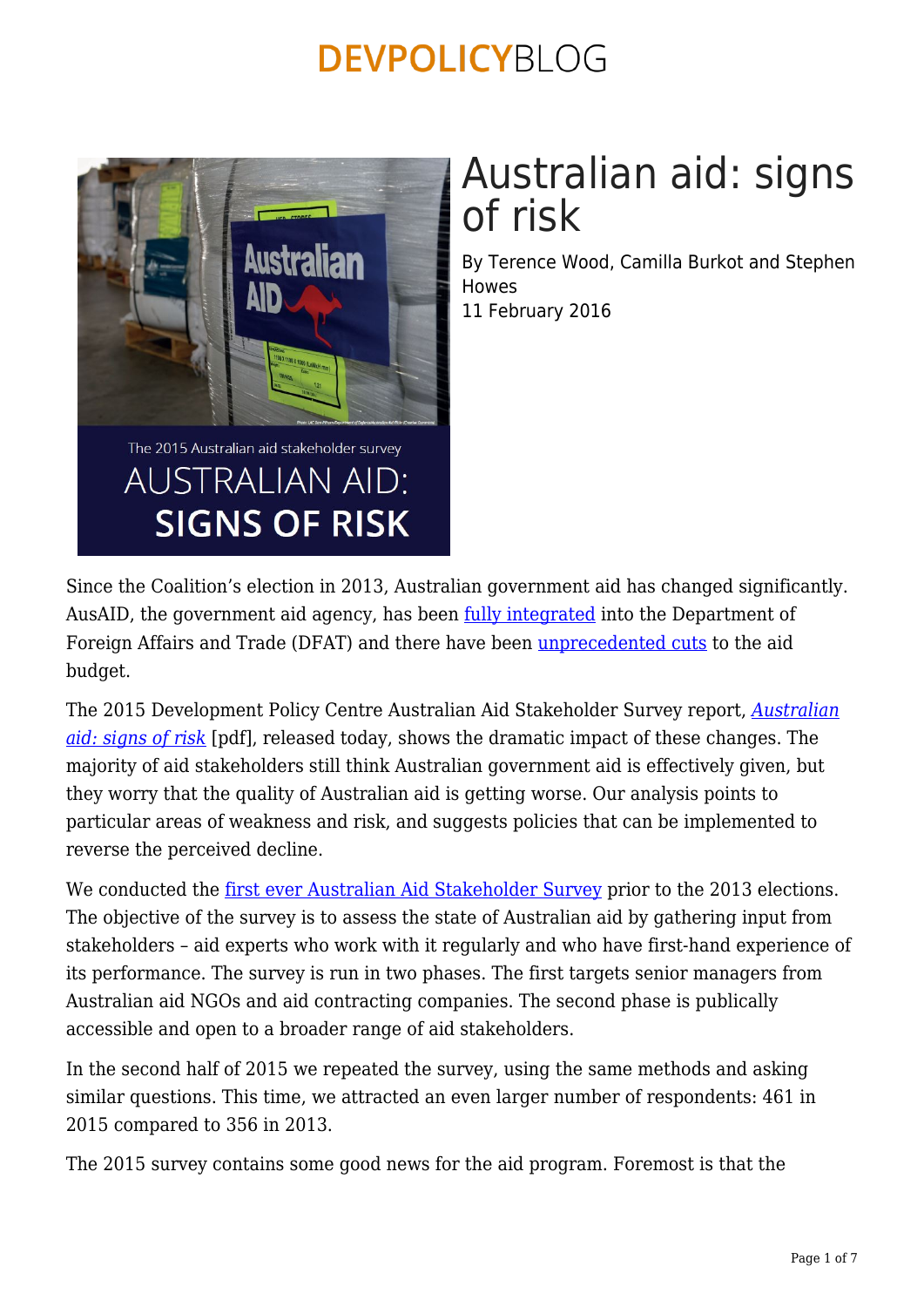majority of stakeholders  $-61$  per cent  $-$  believe that the aid program is effective or very effective. Nearly all those involved in implementing the Australian aid program still think their own aid projects are effective. Many stakeholders support the greater focus on the Asia-Pacific region, and most back the increased emphasis on aid for trade, although they suggest the government might have gone too far in this regard. Modest improvements in the area of aid management streamlining are suggested, and respondents also note that the problem of rapid turnover of aid program managers within AusAID/DFAT has eased slightly.

Foreign Minister Julie Bishop is widely seen as a champion for aid, and her emphasis on gender is clearly appreciated, though broader government support for aid is seen as lacking. Three-quarters of NGO stakeholders view political leadership as a weakness or a great weakness for the aid program, and over half of aid contractors feel the same way. The survey was almost entirely conducted prior to Steven Ciobo becoming Minister for International Development. His appointment is certainly a political positive for the aid program, but the treatment of aid in future budgets will probably be even more important in influencing further ratings of political leadership.

The survey also reveals some very worrying trends. Now it is 61 per cent, but two years ago 70 per cent of stakeholders rated the aid program as effective or very effective. Moreover, three-quarters of the aid experts we surveyed now think that its performance has become worse over the last two years. By stark contrast, in 2013, more than three-quarters thought the aid program had improved over the previous decade.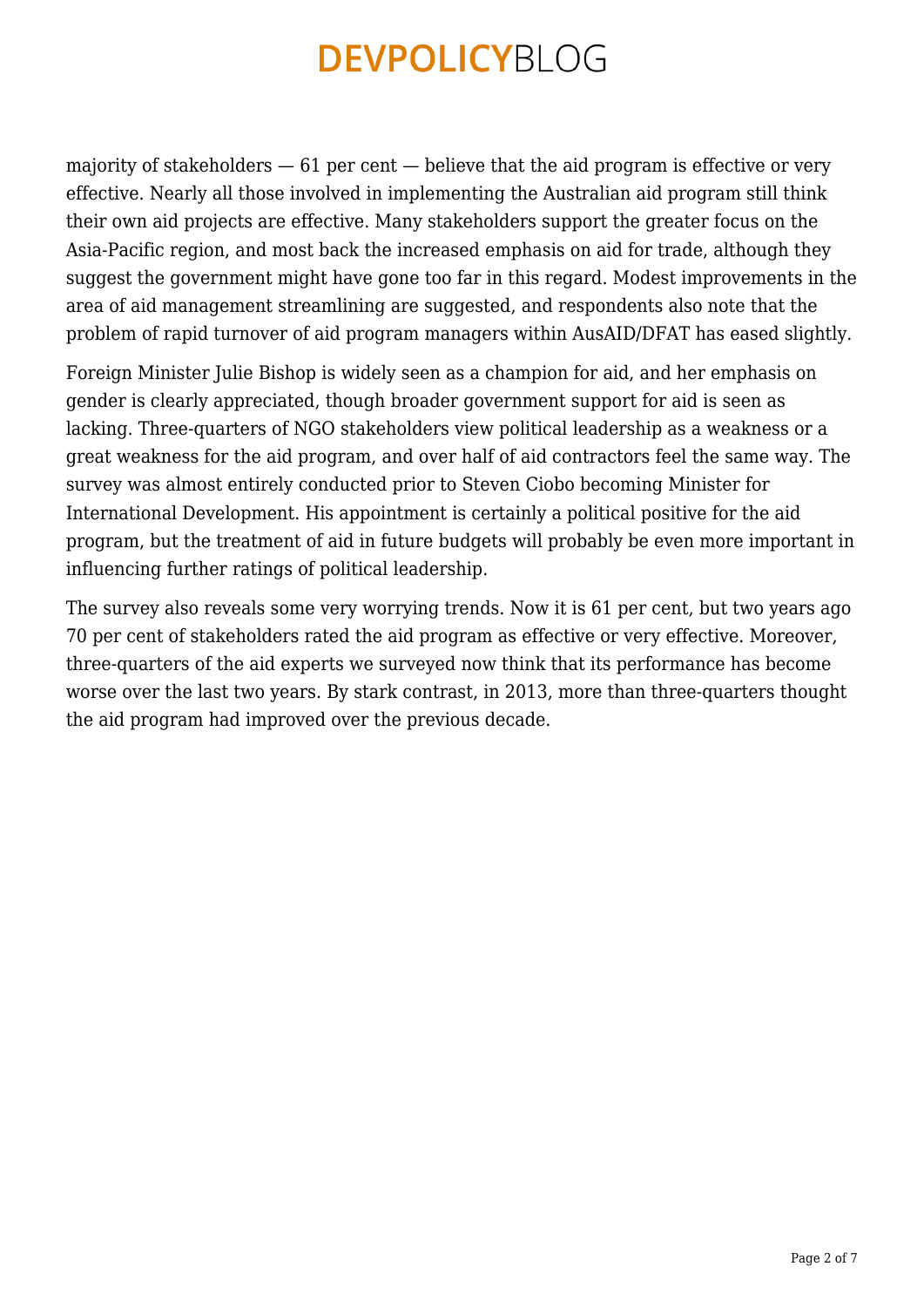

#### *Figure notes: Responses from both phases of the survey were very similar, and both are covered in the survey report. For simplicity, graphs and numbers in this blog post relate to Phase I respondents (110 NGO and aid contractor staff).*

This fall in perceived effectiveness is not surprising given the budget cuts. Respondents indicate clearly that the budget cuts *have* reduced effectiveness. We asked not only about overall effectiveness, but about things that matter for effectiveness – some 17 attributes in total, including funding predictability. It was viewed in 2013 as a strength of the aid program, but a lack of funding predictability is now viewed as the biggest weakness of the aid program out of all 17 attributes.

It would be a mistake to view this deterioration in perceived effectiveness as a temporary effect. Of course, for effective aid there shouldn't be more budget cuts. (Worryingly, still more aid cuts are scheduled for the 2016–17 budget.) But most of the 17 aid program attributes showed declines rather than increases, and some declined a lot, turning from strengths into weaknesses. Reversing some of these steep declines will not be easy.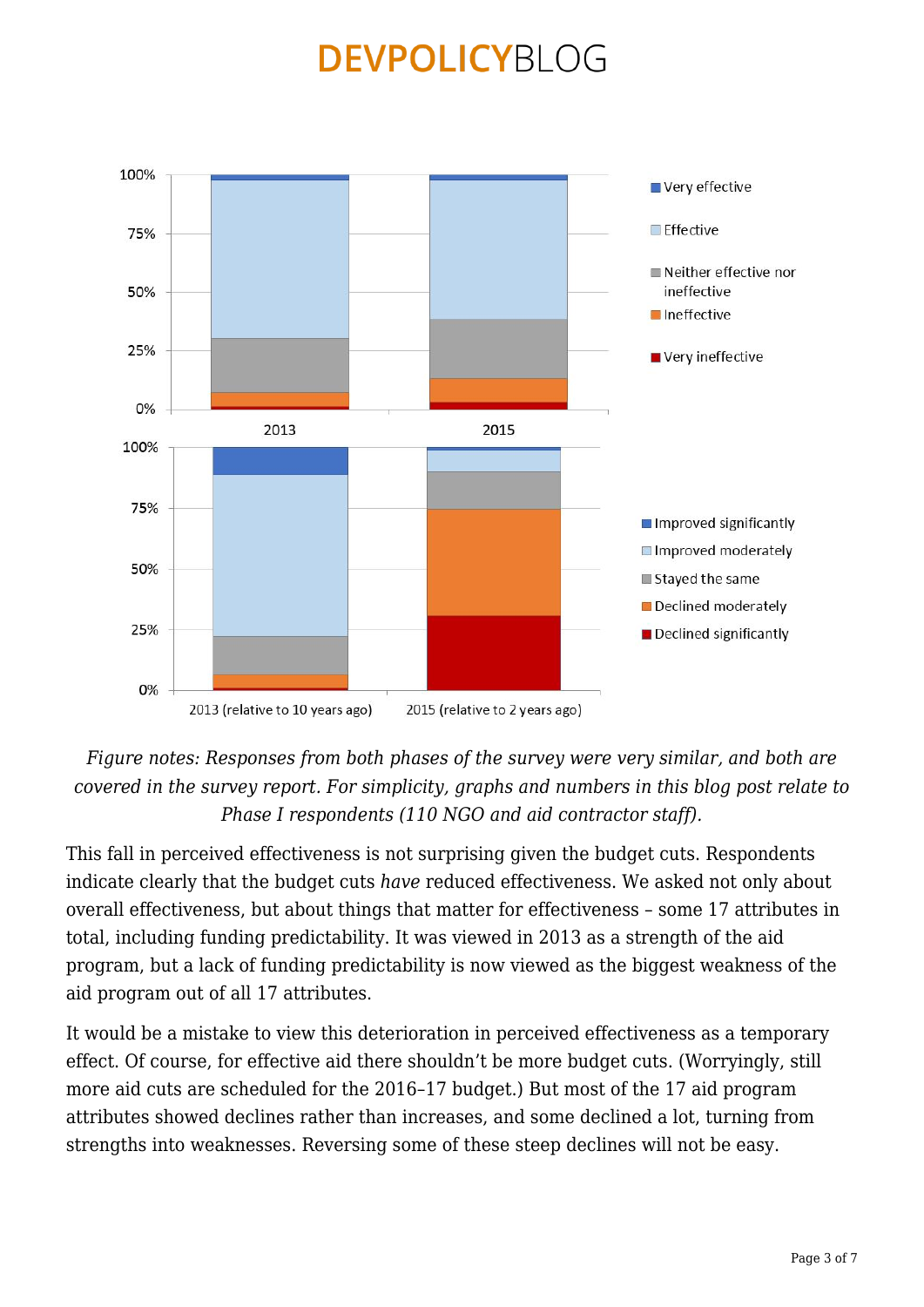

*Figure notes: In both 2013 and 2015, respondents were asked to rate, as strengths or weaknesses, 17 attributes that are important for aid program effectiveness; 16 are shown in this figure (the 17th is 'strength of political leadership'). The ratings are normalised from zero (great weakness) to one (great strength) with 0.5 being a neutral rating. If the dot lies below the blue line, the rating has worsened since 2013. Blue dots show an improvement, orange dots a moderate decline, and red dots a large decline (20 per cent or more than the average decline).*

Three factors other than the budget cuts appear to have been particularly important in explaining the perception of reduced effectiveness. These are the attributes that declined the most and which were clearly associated with individuals' responses to the question about changes in overall aid effectiveness.

First, stakeholders perceive a loss of strategic clarity. They also express concern that helping poor people in developing countries has become a less important goal for Australian aid. Australia's strategic and commercial interests are now seen to play a larger role in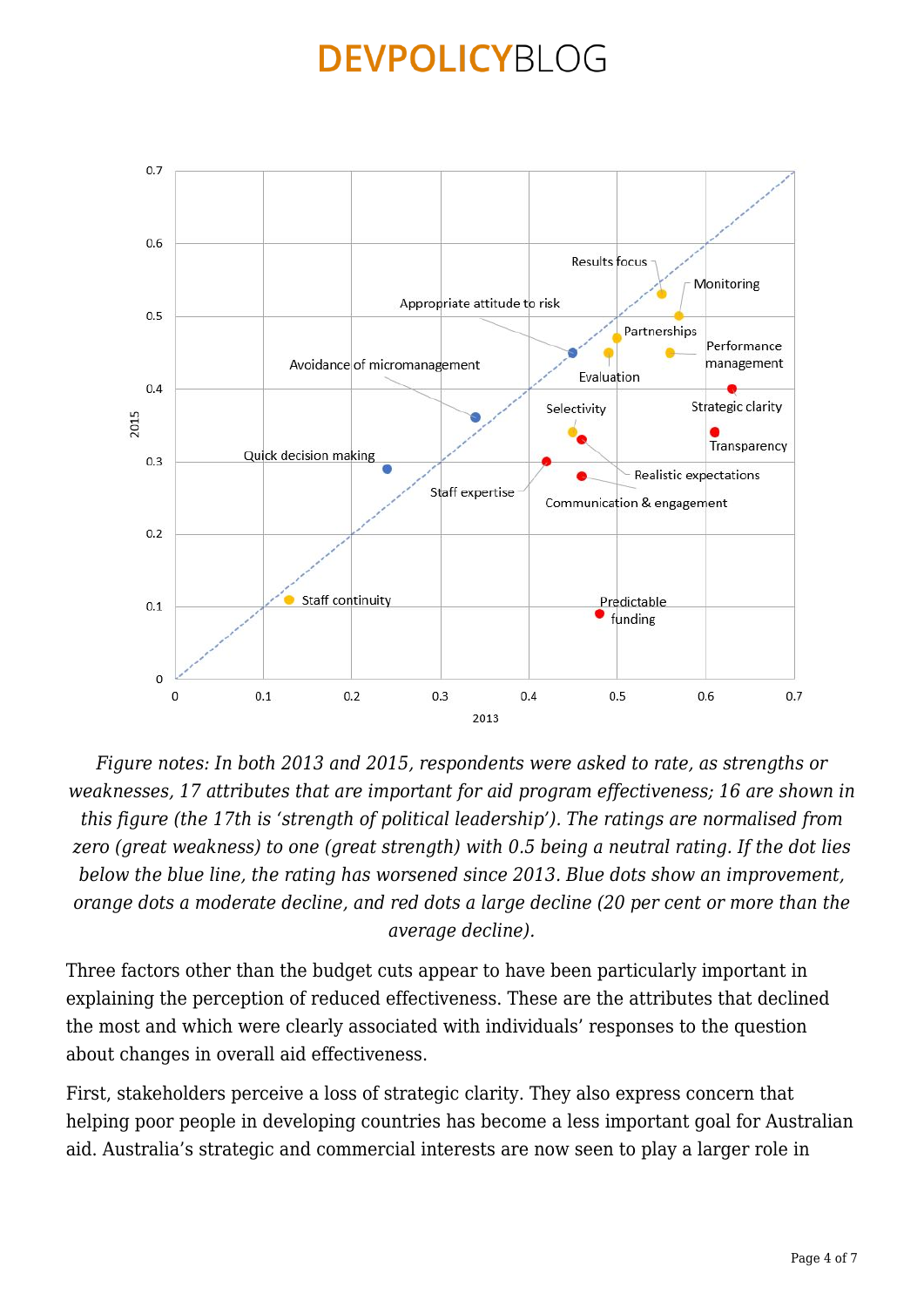shaping the aid program. Relatedly, respondents are unhappy with the aid objective introduced by the Coalition in 2014, and the aid program is seen to have less realistic expectations than it used to.



*Figure notes: These graphs show the distribution of responses in 2013 and 2015 to a question that asked respondents to allocate relative weights (out of 100) for various aid goals: poverty reduction, strategic interests, and commercial interests.*

All this suggests that attempts to reposition the aid program under a ["new paradigm"](https://devpolicy.org/the-new-aid-paradigm-is-it-new-and-what-does-it-do-for-aid-reform-20140619/) and as a form of ["economic diplomacy"](https://devpolicy.org/australias-economic-diplomacy-is-this-good-development-20140818-2/) have not yet gained traction. The government has been making the case that aid is good for Australia. It needs to do more to communicate the message that the aid program is good for the world's poor. And expectations need to be realistic, especially in a constrained aid budget environment, and difficult environments like the Pacific.

Second, a loss in aid expertise is viewed by the sector as a clear cost of the AusAID-DFAT merger. Nearly three quarters of 2015 respondents view staff expertise as a weakness or a great weakness of the aid program, up from half in 2013. More than three-quarters say that the merger has had a negative impact on aid staff effectiveness. A number suggest that the loss of staff expertise was not only a product of a large number of AusAID staff leaving after the merger, but also a consequence of an organisational culture within DFAT that fails to value development expertise. This is a problem that DFAT will have to address, or else it will grow over time as more former, senior AusAID staff and advisers leave, and as old projects end, requiring more new programming.

Third, transparency and community engagement have gone from being strengths of the aid program to weaknesses. The transparency score went down the most after funding predictability. In 2013 fewer than a quarter of respondents thought transparency was a weakness or a great weakness. In 2015 just over a quarter assess the aid program's transparency positively. Respondents are clearly concerned about less information being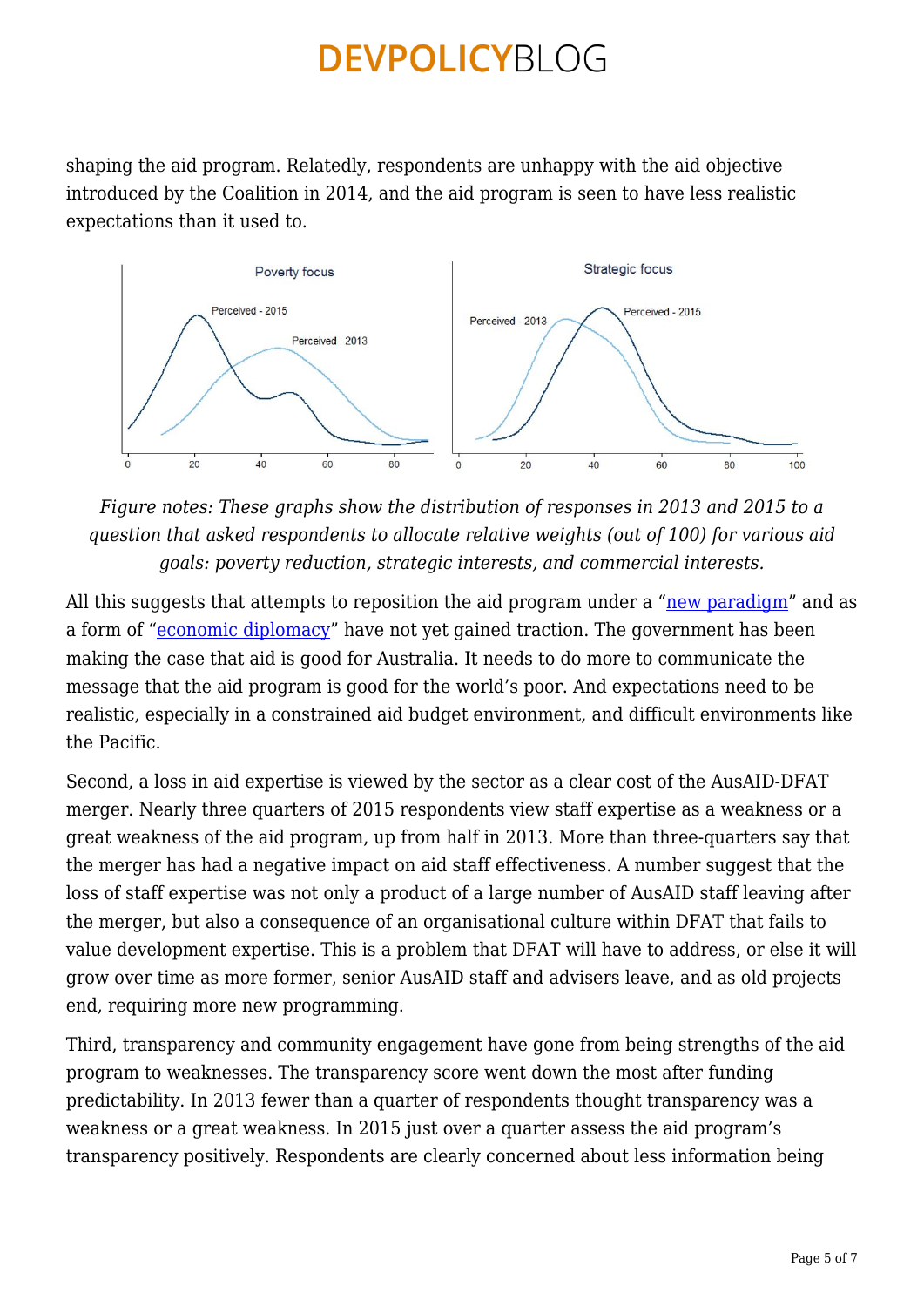available about the Australian aid program. DFAT has [committed itself](http://dfat.gov.au/about-us/corporate/transparency/Pages/transparency.aspx) to aid transparency, and its [coverage of aid](http://dfat.gov.au/aid/where-we-give-aid/Pages/where-we-give-aid.aspx) on its website is improving, but clearly more is needed. Giving political backing to a detailed aid transparency commitment – in effect, a new transparency charter – and then reporting performance relative to this standard could quickly reverse the negative perceptions that have developed in this area.

Stakeholders also feel much less of an effort is being made to engage the community in relation to aid. This rating has gone from average to third lowest. This would be a natural area for the new Minister for International Development and the Pacific, Steven Ciobo, to lead on: communicating the successes and importance of the Australian aid program.

The aid budget cuts may not be reversed, but the decline in perceived effectiveness can be. Stakeholders are realistic about the prospects for future aid volumes, but they expect a more effective aid program. It is not as if our aid experts were fully satisfied with the state of Australian aid in 2013. [Far from it](https://devpolicy.org/2013-australian-aid-stakeholder-survey-part-2-20131219/). Now, though stakeholders still feel that they are delivering good aid, they give some clear indications that the quality of our aid is at risk. Listening to their voices will go a long way to minimising those risks, and putting Australian aid once again on an upward trajectory, if not in terms of volume, then at least, and just as importantly, in terms of quality.

*Terence Wood is a Research Fellow, Camilla Burkot a Research Officer, and Stephen Howes the Director of the Development Policy Centre. The 2015 Australian aid stakeholder survey report, 'Australian aid: signs of risk', as well as a 4-page summary and all of the underlying survey data, are available for download [here](https://devpolicy.crawford.anu.edu.au/aid-stakeholder-survey/2015).* 

#### **About the author/s**

#### **Terence Wood**

Terence Wood is a Research Fellow at the Development Policy Centre. His research focuses on political governance in Western Melanesia, and Australian and New Zealand aid.

#### **Camilla Burkot**

Camilla Burkot was a Research Officer at the Development Policy Centre, and Editor of the Devpolicy Blog, from 2015 to 2017. She has a background in social anthropology and holds a Master of Public Health from Columbia University, and has field experience in Eastern and Southern Africa, and PNG. She now works for the Burnet Institute.

#### **Stephen Howes**

Stephen Howes is the Director of the Development Policy Centre and a Professor of Economics at the Crawford School.